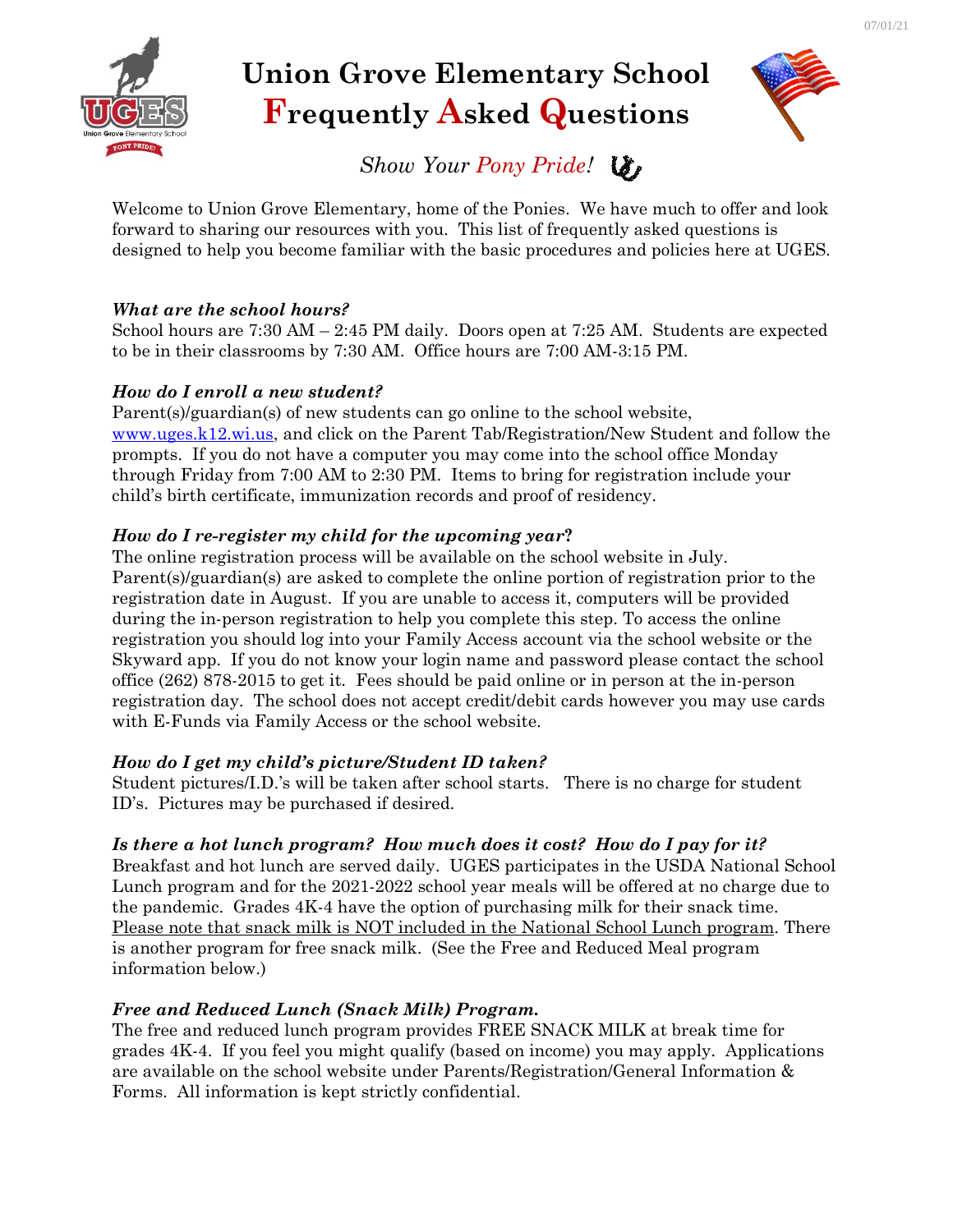## *Does UGES have a student breakfast program? How does it work?*

UGES serves breakfast five days per week in the cafeteria from 7:10-7:25 AM. Breakfast will be served at no charge for the 2021-2022 school year. All students are welcome to participate. Students are not allowed in the building until 7:10 AM.

#### *Is busing available?*

Students who live outside the village limits or in a designated hazardous transportation area are eligible for bus transportation. Contact the school office at 878-2015 for details.

### *What about school closings or delays? How do I receive important school news?*

At UGES we utilize the Skylert Notification Service which allows us to send a telephone or email message to you providing important information about school events or emergencies. We use Skylert to notify you of school delays or cancellations due to inclement weather as well as reminders about various events. Please make sure to update your email/phone in Family Access so you receive these messages.

#### *Are there any extracurricular activities?*

We offer many athletic, social and academic programs including Battle of the Books, Extreme Science Team, Activity Nights, art club, jazz band, forensics, softball, basketball, cheer, volleyball, cross country and track. Extracurricular athletics are open to students in grades 6-8. 5th grade students are welcome to participate in several non-athletic activities and cross country. Any student wishing to try out or participate in an athletic activity **must** complete an Athletic Permit/Concussion Form (completed during the online registration process).

#### *When are school photos taken?*

School photos are taken once school begins for the year. These pictures are used for student ID/lunch cards and they are printed in the yearbook. There is no charge for student ID pictures. There is one photo make up day held later in the year. There may be optional spring student photos taken as well.

#### *Is there a nurse on staff?*

We have a registered nurse who is on site one day per week and a **health aide** who is on site daily at extension **2021**.

#### *How will my child take medication at school?*

All medications whether over the counter or prescription are dispensed by the heath aide, nurse or office personnel. Medication forms signed by the parent and/or doctor are required before medication can be dispensed. Forms are available in the office. All medications must be in their original containers. Students with inhalers must have a doctor's permission to be able to self-administer inhalers at school; otherwise, inhalers are kept in the office.

# *How do I report my child absent from school?*

Parent/Guardians should call, email, or send a written note to the school (if before or after school hours leave a message on the attendance line) to report the absence. If emailing please send the email to [attendance@uges.k12.wi.us.](mailto:attendance@uges.k12.wi.us) A written statement from the parent/guardian is required stating the reason and time period of the absence following the absence if there was no call or email prior. More detailed information regarding attendance may be found in the UGES Student Handbook.